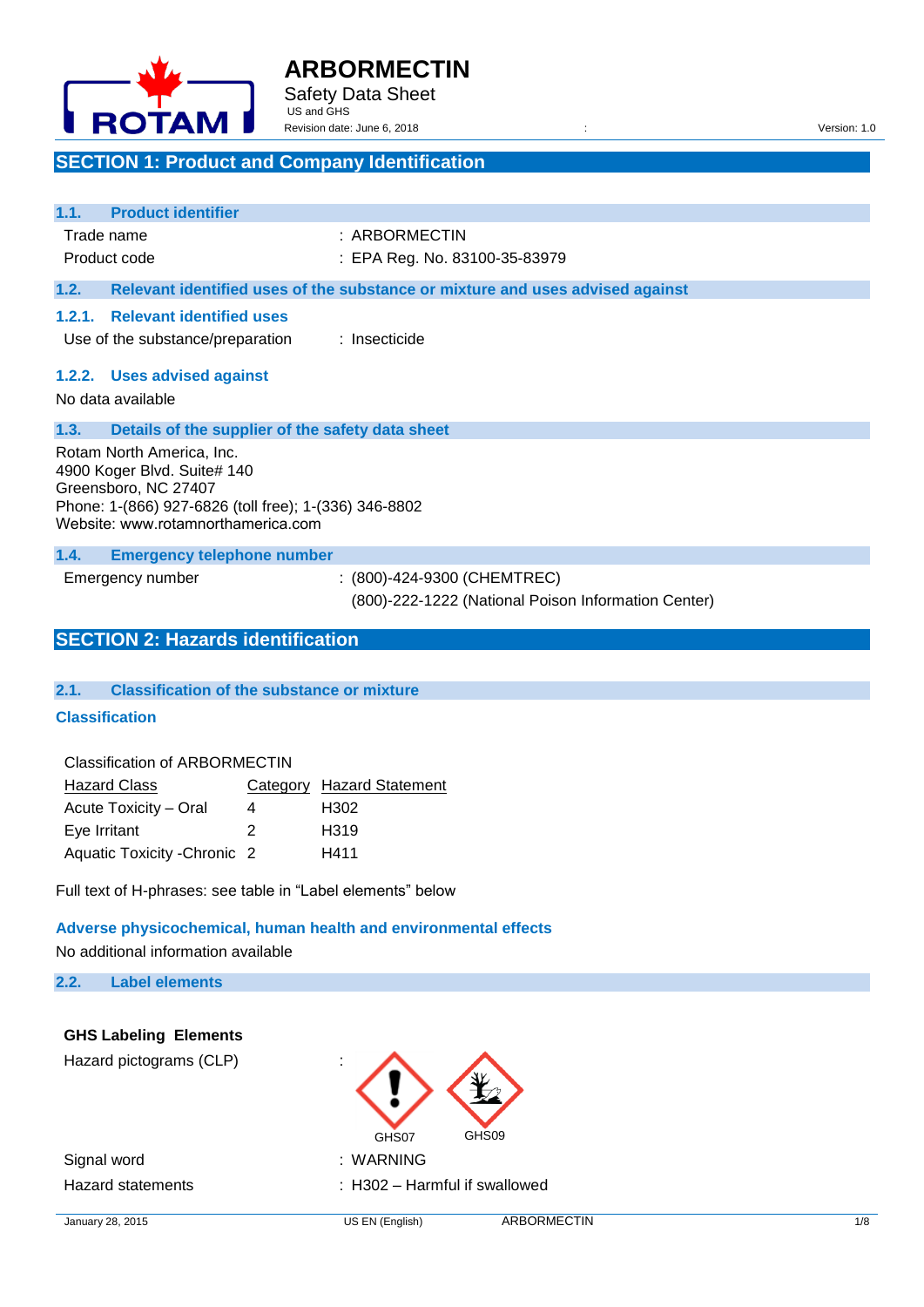Safety Data Sheet

| <b>GHS Labeling Elements</b>          |                                                                                                                                                                                                                                                                                                                                                                                |
|---------------------------------------|--------------------------------------------------------------------------------------------------------------------------------------------------------------------------------------------------------------------------------------------------------------------------------------------------------------------------------------------------------------------------------|
|                                       | H319 - Causes serious eye irritation<br>H411 – Toxic to aquatic life with long lasting effects                                                                                                                                                                                                                                                                                 |
| Precautionary statements (prevention) | $\therefore$ P264 – Wash thoroughly after handling<br>P270 – Do not eat, drink or smoke when using this product<br>P280 – Wear eye protection/face protection<br>P273 – Avoid release to the environment                                                                                                                                                                       |
| Precautionary statements (response)   | : P301+P312 - IF SWALLOWED: Call a POISON CENTER or doctor/<br>physician if you feel unwell<br>P330 - Rinse mouth<br>P305+P351+P338 - IF IN EYES: Rinse cautiously with water for several<br>minutes. Remove contact lenses, if present and easy to do. Continue rinsing<br>P337+P313 – If eye irritation persists: Get medical advice or attention<br>P391 - Collect spillage |
| Precautionary statements (disposal)   | : P501 – Dispose of contents/container in accordance with federal, state and<br>local regulations.                                                                                                                                                                                                                                                                             |

## **SECTION 3: Composition/information on ingredients**

| <b>Name</b>               | <b>Product identifier</b> | $\%$ /wt. |
|---------------------------|---------------------------|-----------|
| <b>Emamectin Benzoate</b> | (CAS No.) 155569-91-8     | 4.0       |
| Other Ingredients         | ΝA                        | 96.0      |

## Contains 0.36 Ib. Emamectin per gallon (43 g/L)

## **SECTION 4: First aid measures**

| 4.1.<br><b>Description of first aid measures</b> |                                                                                                                                                                                                                                                                                                                                                                                                         |
|--------------------------------------------------|---------------------------------------------------------------------------------------------------------------------------------------------------------------------------------------------------------------------------------------------------------------------------------------------------------------------------------------------------------------------------------------------------------|
|                                                  |                                                                                                                                                                                                                                                                                                                                                                                                         |
| IF ON SKIN OR CLOTHING                           | : Take off contaminated clothing. Rinse skin immediately with plenty of water<br>for 15-20 minutes. Call a poison control center or doctor for treatment<br>advice.                                                                                                                                                                                                                                     |
| <b>IF IN EYES</b>                                | : Hold eye open and rinse slowly and gently with water for 15-20 minutes.<br>Remove contact lenses, if present, after the first 5 minutes, then continue<br>rinsing eye. Call poison control center or doctor for treatment advice if<br>irritation develops or persists.                                                                                                                               |
| <b>IF SWALLOWED</b>                              | : Call a poison control center or doctor immediately for treatment advice. Have<br>person sip a glass of water if able to swallow. Do not induce vomiting unless<br>told to by a poison control center or doctor. Do not give anything to an<br>unconscious person                                                                                                                                      |
| <b>IF INHALED</b>                                | : Move to fresh air. If person is not breathing, call 911 or an ambulance, then<br>give artificial respiration, preferably mouth-to-mouth, if possible. Call a poison<br>control center or doctor for treatment advice.                                                                                                                                                                                 |
| First-aid measures - general                     | Early signs of intoxication include dilation of pupils, muscular incoordination,<br>and muscular tremors. Vomiting within one-half hour of exposure can<br>minimize toxicity following accidental ingestion of the product; rapidly after<br>exposure (<15 minutes) administer repeatedly medical charcoal in a large<br>quantity of water or ipecac.                                                   |
|                                                  | If toxicity from exposure has progressed to cause severe vomiting, the extent<br>of resultant fluid and electrolyte imbalance should be gauged. Appropriate<br>supportive parenteral fluid replacement therapy should be given, along with<br>other required supportive measures (such as maintenance of blood pressure<br>levels and proper respiratory functionality) as indicated by clinical signs, |
| January 28, 2015                                 | <b>ARBORMECTIN</b><br>US EN (English)<br>2/8                                                                                                                                                                                                                                                                                                                                                            |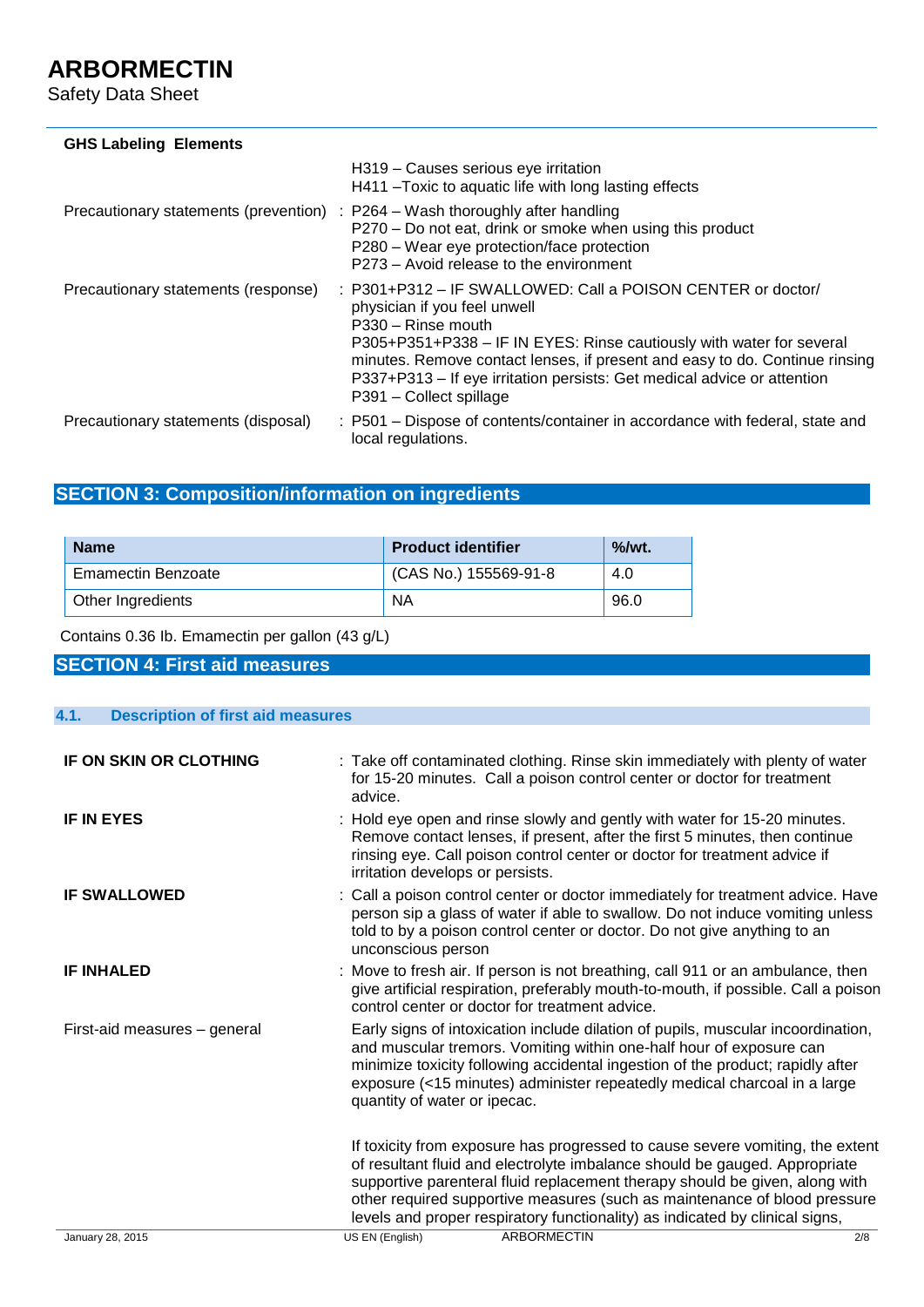symptoms, and measurements. In severe cases, observations should continue for at least several days until clinical condition is stable and normal. Since emamectin benzoate is believed to enhance GABA activity in animals, it is probably wise to avoid drugs that enhance GABA activity (barbiturates, benzodiazepines, valproic acid) in patients with potentially toxic emamectin benzoate exposure.

## **SECTION 5: Firefighting measures**

| 5.1.<br><b>Extinguishing media</b>                            |                                                                                                                                                                                                                                                                                                                                                                                                                                                                                                                                                                                                                                                                           |
|---------------------------------------------------------------|---------------------------------------------------------------------------------------------------------------------------------------------------------------------------------------------------------------------------------------------------------------------------------------------------------------------------------------------------------------------------------------------------------------------------------------------------------------------------------------------------------------------------------------------------------------------------------------------------------------------------------------------------------------------------|
| Suitable extinguishing media                                  | : Use dry chemical, foam or CO2 extinguishing media                                                                                                                                                                                                                                                                                                                                                                                                                                                                                                                                                                                                                       |
| Unsuitable extinguishing media                                | : High volume water jet. (Water contamination risk from runoff)                                                                                                                                                                                                                                                                                                                                                                                                                                                                                                                                                                                                           |
| 5.2.<br>Special hazards arising from the substance or mixture |                                                                                                                                                                                                                                                                                                                                                                                                                                                                                                                                                                                                                                                                           |
| Fire hazard                                                   | : Toxic and irritating compounds may be released upon exposure to fire or<br>intense heat                                                                                                                                                                                                                                                                                                                                                                                                                                                                                                                                                                                 |
| <b>Explosion hazard</b>                                       | : Product is not explosive.                                                                                                                                                                                                                                                                                                                                                                                                                                                                                                                                                                                                                                               |
| Reactivity                                                    | : The product is stable at normal handling- and storage conditions.                                                                                                                                                                                                                                                                                                                                                                                                                                                                                                                                                                                                       |
| <b>Advice for firefighters</b><br>5.3.                        |                                                                                                                                                                                                                                                                                                                                                                                                                                                                                                                                                                                                                                                                           |
| Firefighting instructions                                     | : Evacuate nonessential personnel from the area to prevent human exposure<br>to fire, smoke, fumes or products of combustion. Prevent runoff from entering<br>drains, sewers or waterways. To fight large fires, wear full protective clothing<br>and NIOSH approved self-contained breathing apparatus with full-face piece<br>operated in the positive pressure/demand mode. Full firefighting turnout gear<br>(bunker gear): Any air respirator supplied with full face piece and operated in<br>a pressure-demand or other positive pressure mode in combination with a<br>separate escape supply. Any self- contained breathing apparatus with a full<br>face piece. |
| <b>SECTION 6: Accidental release measures</b>                 |                                                                                                                                                                                                                                                                                                                                                                                                                                                                                                                                                                                                                                                                           |
|                                                               |                                                                                                                                                                                                                                                                                                                                                                                                                                                                                                                                                                                                                                                                           |
| 6.1.                                                          | Personal precautions, protective equipment and emergency procedures                                                                                                                                                                                                                                                                                                                                                                                                                                                                                                                                                                                                       |
| General measures                                              | Control the spill at its source. Contain the spill to prevent from spreading or<br>contaminating soil or from entering sewage and drainage systems or any<br>body of water. Clean up spills immediately, observing precautions outlined in<br>Section 8. Cover entire spill with absorbing material and place into<br>compatible disposal container. Scrub area with hard water detergent (e.g.<br>commercial products such as Tide, Joy, etc.) Pick up wash liquid with<br>additional absorbent and place into compatible disposal container. Once all<br>material is cleaned up and placed in a disposal container, seal container and<br>arrange for disposition.      |
| 6.1.1. For non-emergency personnel                            |                                                                                                                                                                                                                                                                                                                                                                                                                                                                                                                                                                                                                                                                           |
| Protective equipment                                          | : Wear appropriate personal protective equipment (PPE): Eye and face<br>protection, coveralls, gloves, boots.                                                                                                                                                                                                                                                                                                                                                                                                                                                                                                                                                             |
| Emergency procedures                                          | : Avoid contact with spilled material                                                                                                                                                                                                                                                                                                                                                                                                                                                                                                                                                                                                                                     |
| 6.1.2. For emergency responders                               |                                                                                                                                                                                                                                                                                                                                                                                                                                                                                                                                                                                                                                                                           |
| Protective equipment                                          | : Wear appropriate personal protective equipment (PPE): Eye and face                                                                                                                                                                                                                                                                                                                                                                                                                                                                                                                                                                                                      |

## **6.2. Environmental precautions**

Prevent material from entering sewers, waterways, or low areas. Do not allow material to contaminate water systems.

protection, coveralls, gloves, boots.

| 6.3. | Methods and material for containment and cleaning up |                 |                                                                                |     |
|------|------------------------------------------------------|-----------------|--------------------------------------------------------------------------------|-----|
|      | Methods for cleaning up                              | protection.     | : Ventilate air. Cleanup personnel require protective clothing and respiratory |     |
|      | January 28, 2015                                     | US EN (English) | ARBORMECTIN                                                                    | 3/8 |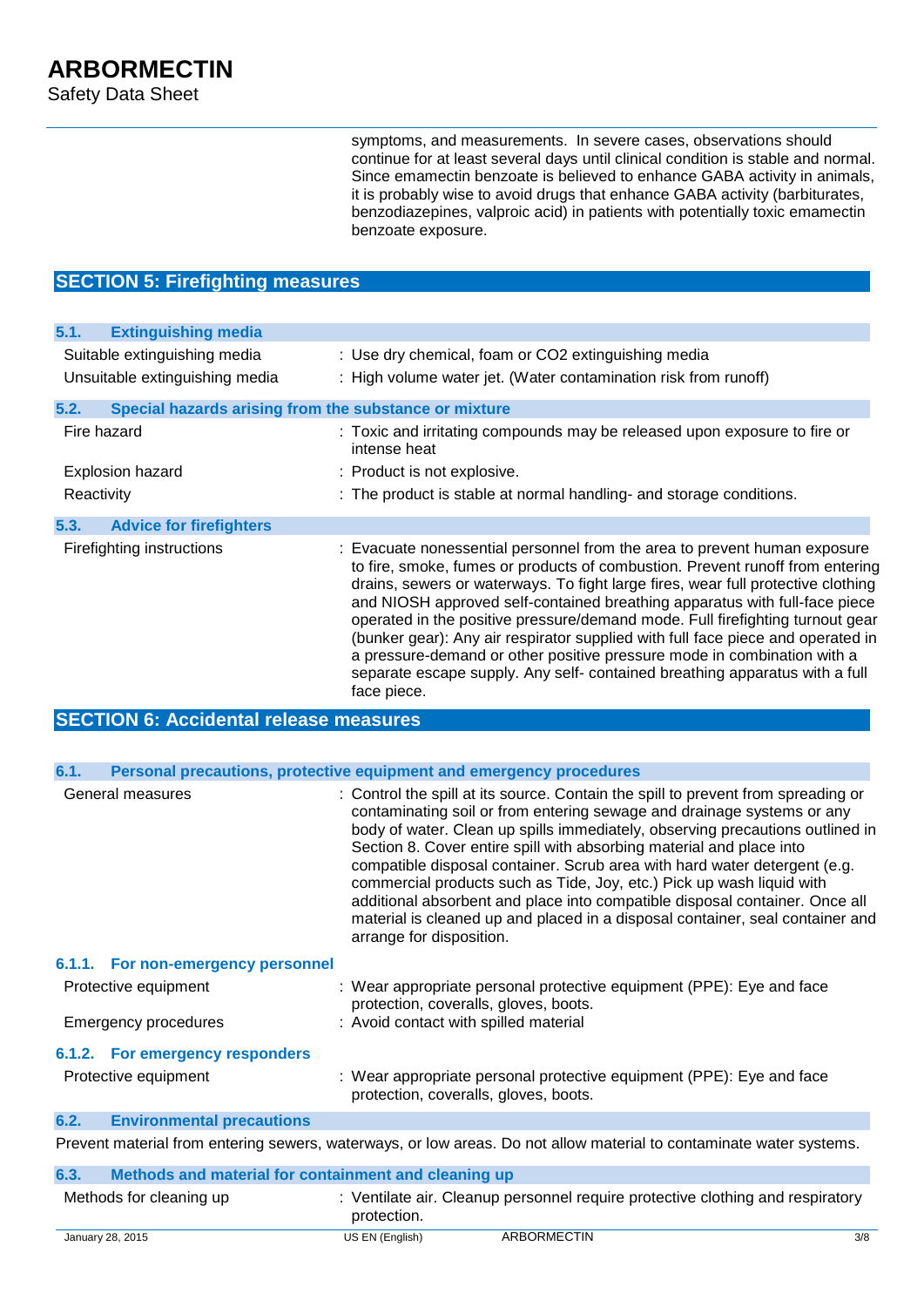Safety Data Sheet

## **SECTION 7: Handling and storage**

| 7.1. | <b>Precautions for safe handling</b>                         |                                                                                                                                                                                                                                                                                                                                                                                                                                                            |
|------|--------------------------------------------------------------|------------------------------------------------------------------------------------------------------------------------------------------------------------------------------------------------------------------------------------------------------------------------------------------------------------------------------------------------------------------------------------------------------------------------------------------------------------|
|      | Precautions for safe handling                                | : Wash hands thoroughly with soap and water after handling and before<br>eating, drinking, chewing gum, using tobacco, or using the toilet. Remove<br>personal protective equipment immediately after handling this product. Wash<br>the outside of gloves before removing. As soon as possible, wash thoroughly<br>and change into clean clothing. Remove clothing/PPE immediately if material<br>gets inside. Wash thoroughly and put on clean clothing. |
| 7.2. | Conditions for safe storage, including any incompatibilities |                                                                                                                                                                                                                                                                                                                                                                                                                                                            |
|      | Storage conditions                                           | : Store the material in a well-ventilated, secure area out of reach of children                                                                                                                                                                                                                                                                                                                                                                            |

tobacco products in the storage area.

and domestic animals. Keep from freezing. Do not store food, beverages or

## **SECTION 8: Exposure controls/personal protection**

## **8.1. Personal protective equipment**

Eye/Face Protection: To avoid contact with eyes, wear chemical goggles or shielded safety glasses. An emergency eyewash or water supply should be readily accessible to the work area.

Skin Protection: To avoid contact with skin, wear long pants, long-sleeved shirt, socks, shoes and chemical-resistant gloves (Category C such as barrier laminate; butyl rubber ≥14 mils; nitrile rubber ≥14 mils; or neoprene rubber ≥14 mils). An emergency shower or water supply should be readily accessible to the work area.

Respiratory Protection: Inhalation potential is low due to the method of application. If vapors or mists are present, wear NIOSH approved air-purifying respirator with cartridges/canisters approved for use against pesticides.

General Hygiene Considerations: Personal hygiene is an important work practice exposure control measure and the following general measures should be taken when working with or handling this material: 1) do not store, use and/or consume foods, beverages, tobacco products, or cosmetics in areas where this material is stored; 2) wash hands and face carefully before eating, drinking, using tobacco, applying cosmetics or using the toilet.

#### **8.2. Exposure controls**

Exposure limits have not been established for the active ingredients in this product. Other ingredient exposure limits are listed below, where applicable:

#### Tetrahydrofurfuryl alcohol (CAS – 97-99-4)

AIAH – Workplace Environmental Exposure Levels (WEELs – TWA) – 0.5 ppm

## **SECTION 9: Physical and chemical properties**

#### **9.1. Information on basic physical and chemical properties**

| Physical state                                   | : Liquid             |
|--------------------------------------------------|----------------------|
| Color                                            | $:$ Blue             |
| Odor                                             | :Mild characteristic |
| Odor threshold                                   | : No data available  |
| pH (1%)                                          | : 5.02               |
| Relative evaporation rate (butyl<br>$acetate=1)$ | : No data available  |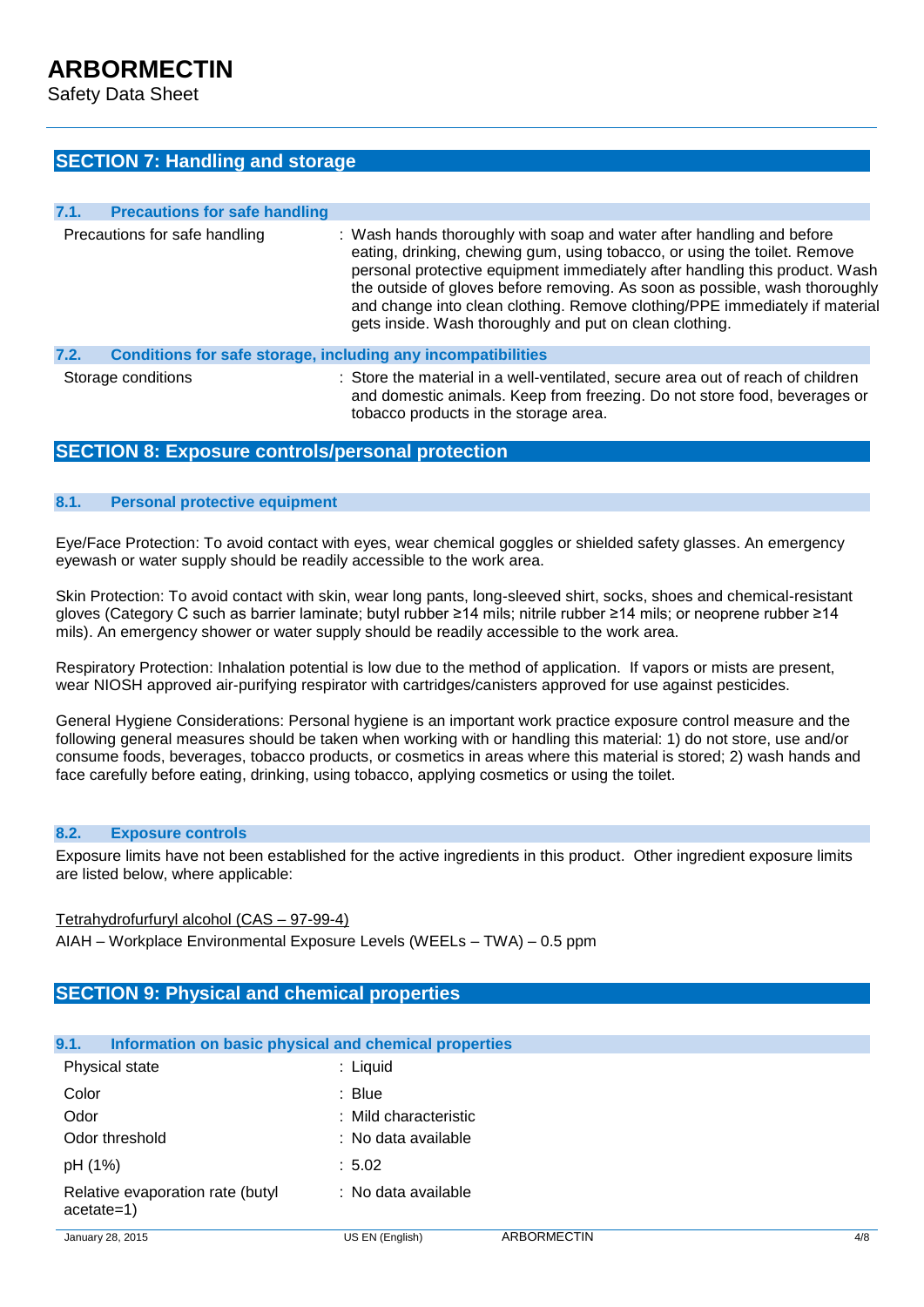## Safety Data Sheet

| Melting point                                                                                        | : No data available                                                                     |
|------------------------------------------------------------------------------------------------------|-----------------------------------------------------------------------------------------|
| Freezing point                                                                                       | : No data available                                                                     |
| Boiling point                                                                                        | : No data available                                                                     |
| Flash point                                                                                          | : No flash to boiling $(>101 \degree C~(>214 \degree F))$                               |
| Self-ignition temperature                                                                            | : Not applicable                                                                        |
| Decomposition temperature                                                                            | : No data available                                                                     |
| Flammability (solid, gas)                                                                            | : Non-flammable                                                                         |
| Vapor pressure                                                                                       | : No data available                                                                     |
| Relative vapor density at 20 °C                                                                      | : No data available                                                                     |
| Relative density                                                                                     | : No data available                                                                     |
| Density/bulk density                                                                                 | : 1.064 g/mL at 20 °C                                                                   |
| Solubility                                                                                           | : Miscible with water                                                                   |
| Log Pow                                                                                              | : No data available                                                                     |
| Log Kow                                                                                              | : No data available                                                                     |
| Viscosity, kinematic                                                                                 | : 7.8 cSt. at 25 $^{\circ}$ C                                                           |
| Viscosity, dynamic<br><b>Explosive properties</b><br>Oxidizing properties<br><b>Explosive limits</b> | : No data available<br>: Not explosive<br>: No oxidizing properties<br>: Not applicable |

## **9.2. Other information**

No additional information available

## **SECTION 10: Stability and reactivity**

## **10.1. Reactivity**

The product is stable at normal handling and storage conditions.

## **10.2. Chemical stability**

Stable under normal conditions.

**10.3. Possibility of hazardous reactions**

Hazardous polymerization will not occur.

## **10.4. Conditions to avoid**

Protect from heat.

### **10.5. Incompatible materials**

Strong oxidizers

**10.6. Hazardous decomposition products**

May produce toxic or irritating gases under extreme heat or fire conditions.

## **SECTION 11: Toxicological information**

## **11.1. Information on toxicological effects**

Acute toxicity data for ARBORMECTIN are provided below:

| <b>ARBORMECTIN</b>        |                 |                                                 |     |
|---------------------------|-----------------|-------------------------------------------------|-----|
| LD50 oral rat             | 1098 mg/kg      |                                                 |     |
| LD50 dermal rabbit        | >2000 mg/kg     |                                                 |     |
| LC50 inhalation rat (4 h) |                 | $>4.65$ mg/L (equivalent to 18.6 mg/L – 1 hour) |     |
| January 28, 2015          | US EN (English) | ARBORMECTIN                                     | 5/8 |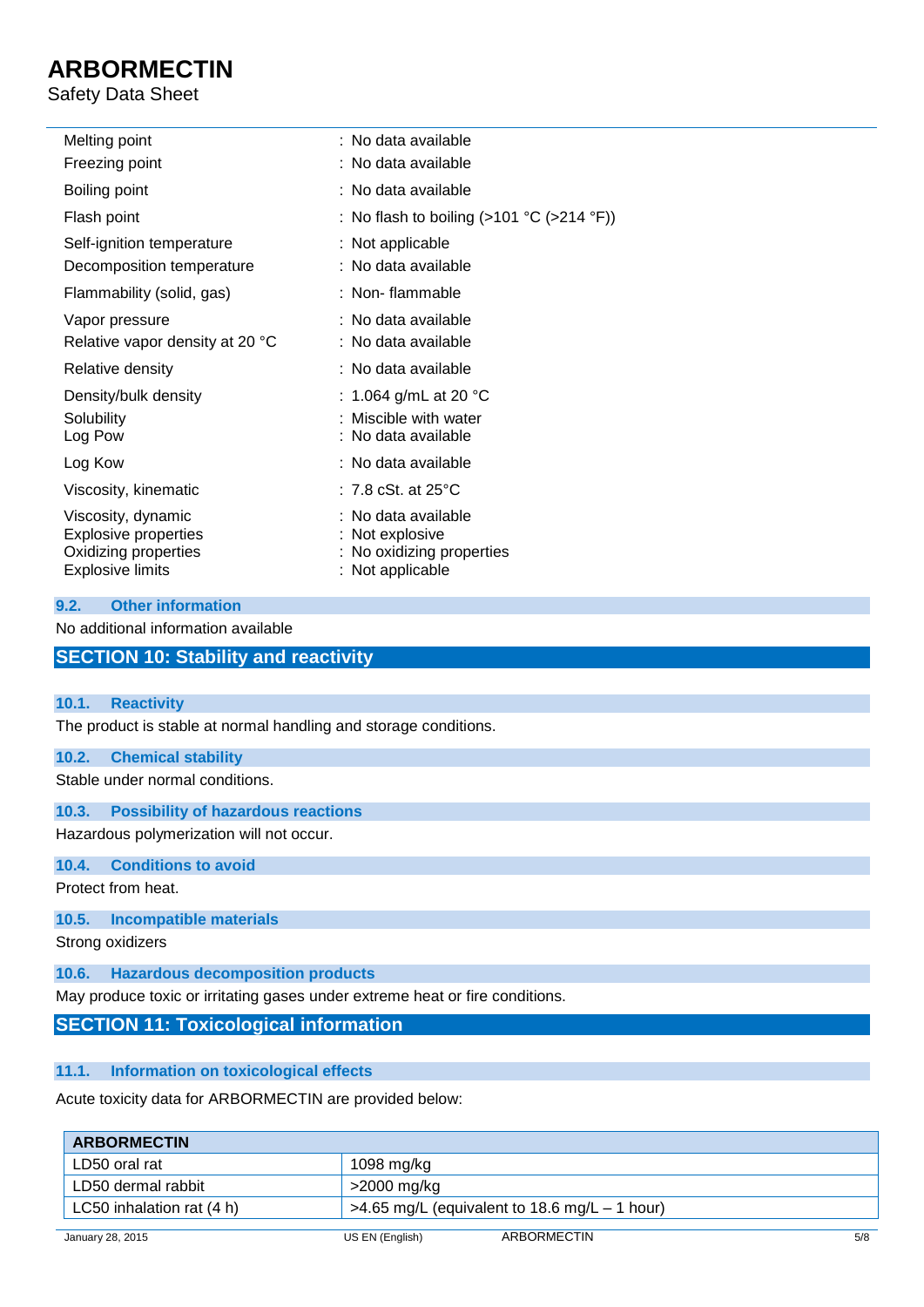Safety Data Sheet

| <b>ARBORMECTIN</b> |                                                   |
|--------------------|---------------------------------------------------|
| <b>Irritation</b>  | : Skin – Not a skin irritant. Eye – Mild irritant |
| Corrosivity        | : Not corrosive to eyes or skin                   |
| Sensitization      | $:$ Not a skin sensitizer                         |

Chronic/sub-chronic toxicity data for ARBORMECTIN is not available. Data for active ingredients is provided below:

| <b>Emamectin Benzoate</b>                |                                                                                                                                                                       |
|------------------------------------------|-----------------------------------------------------------------------------------------------------------------------------------------------------------------------|
| Carcinogenicity                          | : Emamectin Benzoate is not listed as a carcinogen by IARC, NTP, OSHA or<br>ACGIH.                                                                                    |
| Reproductive & Developmental<br>toxicity | : Reproductive toxin in animal studies only at doses acutely toxic to the<br>maternal animal                                                                          |
| Neurotoxicity                            | : Emamectin Benzoate affects the central nervous system in animals. Tremors<br>and nerve lesions observed at lowest dose tested in rabbits.                           |
| Mutagenicity                             | : Emamectin Benzoate is not genotoxic or mutagenic.                                                                                                                   |
| Other                                    | : Bladder changes reported in rats. Ingestion results in central nervous system<br>effects such as muscle tremors, decreased activity, ataxia, and dilated<br>pupils. |

## **SECTION 12: Ecological information**

### **12.1. Toxicity**

### **Ecotoxicological Summary**

ARBORMECTIN is highly toxic to aquatic organisms and bees. Do not apply directly to water, to areas where surface water is present or to intertidal areas below the mean high water mark. Do not contaminate surface or ground water by cleaning equipment or disposal of wastes, including equipment wash water.

## **Ecotoxicity data**

Ecotoxicity data are not available for Emamectin Benzoate 4% SL. Active ingredient data are given below:

| <b>Emamectin Benzoate</b>            |                                           |  |
|--------------------------------------|-------------------------------------------|--|
| Fish (Rainbow Trout 96 hr.)          | LC50: 0.174 mg/L                          |  |
| Daphnia (48 hr.)                     | EC50: 0.001 mg/L                          |  |
| Green algae (5-day)                  | EC50: >0.0039 mg/L                        |  |
| Acute toxicity to Honey bee          | LD50 0.0036 µg/bee (Highly toxic to bees) |  |
| Acute toxicity mallard ducks, 14-day | 46 mg/kg                                  |  |

## **12.2. Persistence and degradability**

This product is not readilty biodegradable. .

#### **12.3. Bioaccumulative potential**

Aquatic hydrolysis, volatilization, adsorption to sediments, and bioconcentration are not expected to be significant.

#### **12.4. Mobility in soil**

No additional information available

## **12.5. Results of PBT and vPvB assessment**

No additional information available

## **SECTION 13: Disposal considerations**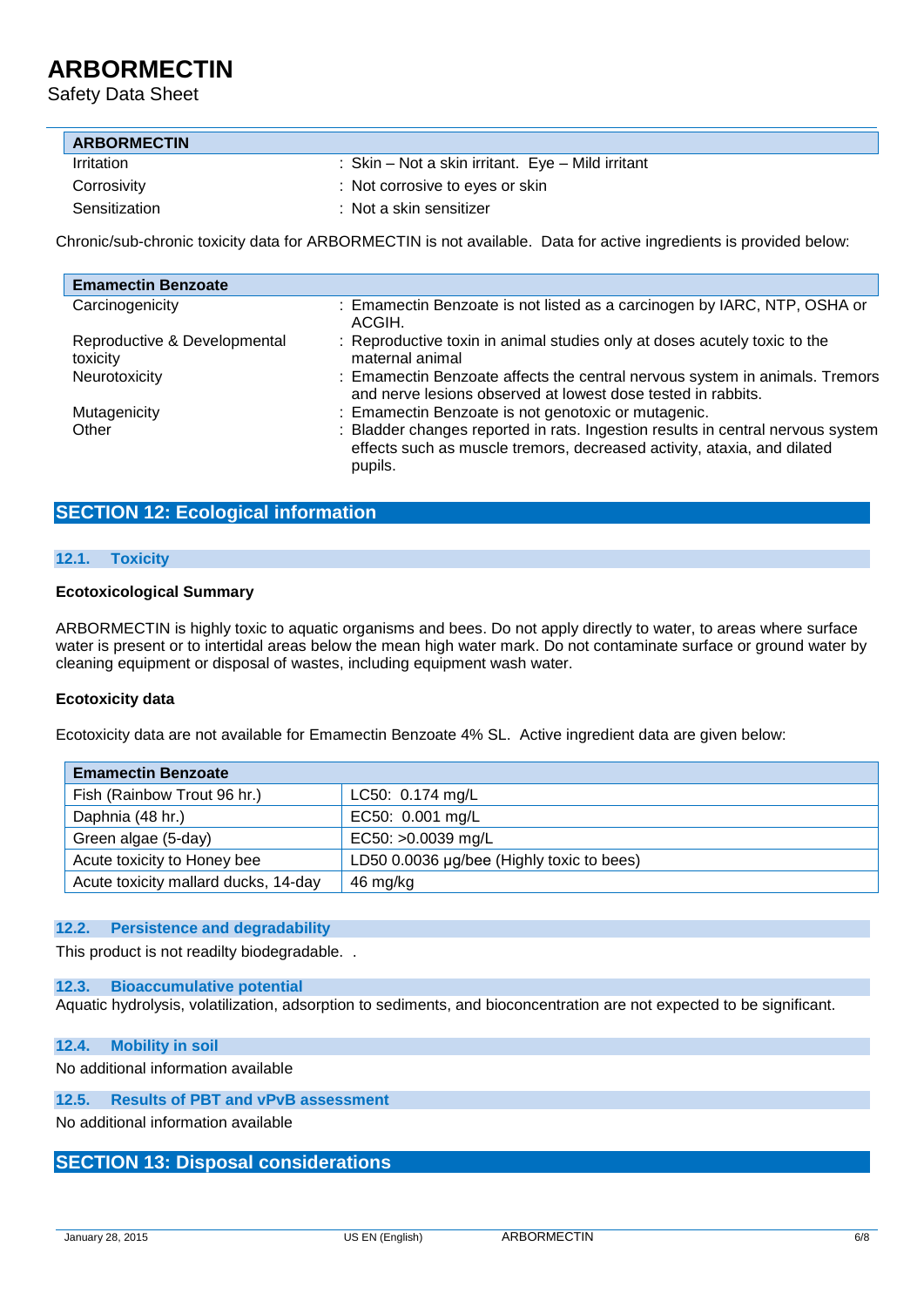#### **13.1. Waste treatment methods**

**Pesticide Disposal:** Waste resulting from the use of this product may be disposed of on site or at an approved waste disposal facility.

**Container Disposal:** Non-refillable container. Do not reuse or refill this container. Offer for recycling if available. Clean container promptly after emptying. Triple rinse as follows: Empty the remaining contents into application equipment or mix tank and drain for 10 seconds after the flow begins to drip. Fill the container 1/4 full with water and recap. Shake for 10 seconds. Pour rinsate into application equipment or a mix tank or store rinsate for later use or disposal. Drain for 10 seconds after the flow begins to drip. Repeat this procedure two more times. Then offer for recycling if available or puncture and dispose of in a sanitary landfill, or by incineration, if allowed by state and local authorities Stay out of smoke from burning container.

## **SECTION 14: Transport information**

### **Not Regulated by US DOT or Canadian TDG for ground shipment**

#### **Ground transport**

Not Regulated by US DOT Not Regulated by Canadian TDG

#### **Transport by sea (IMDG)**

UN 3082; ENVIRONMENTALLY HAZARDOUS SUBSTANCE, LIQUID, N.O.S. (Emamectin Benzoate); 9; III; Marine Pollutant

#### **Air transport (IATA)**

UN 3082; ENVIRONMENTALLY HAZARDOUS SUBSTANCE, LIQUID, N.O.S. (Emamectin Benzoate); 9; III

#### **Additional Air, Sea and International Transportation Information**

| UN-No.<br>Proper Shipping Name | :3082<br>: ENVIRONMENTALLY HAZARDOUS SUBSTANCE, LIQUID, N.O.S. (                              |
|--------------------------------|-----------------------------------------------------------------------------------------------|
|                                | Emamectin Benzoate)                                                                           |
| Transport document description | : UN 3082 ENVIRONMENTALLY HAZARDOUS SUBSTANCE, LIQUID,<br>N.O.S. (Emamectin Benzoate), 9, III |
| Class (UN)                     | : 9                                                                                           |
| Hazard labels (UN)             | : 9                                                                                           |
|                                |                                                                                               |
| Packing group (UN)             | : III                                                                                         |
| Marine Pollutant (Y/N)         | : Y                                                                                           |
| Dangerous for the environment  |                                                                                               |

## **SECTION 15: Regulatory information**

#### **FIFRA Information:**

This chemical is a pesticide product registered by the Environmental Protection Agency and is subject to certain labeling requirements under federal pesticide law. These requirements differ from the classification criteria and hazard information required for safety data sheets, and for workplace labels of non-pesticide chemicals. Following is the hazard information as required on the pesticide label:

Signal word : CAUTION